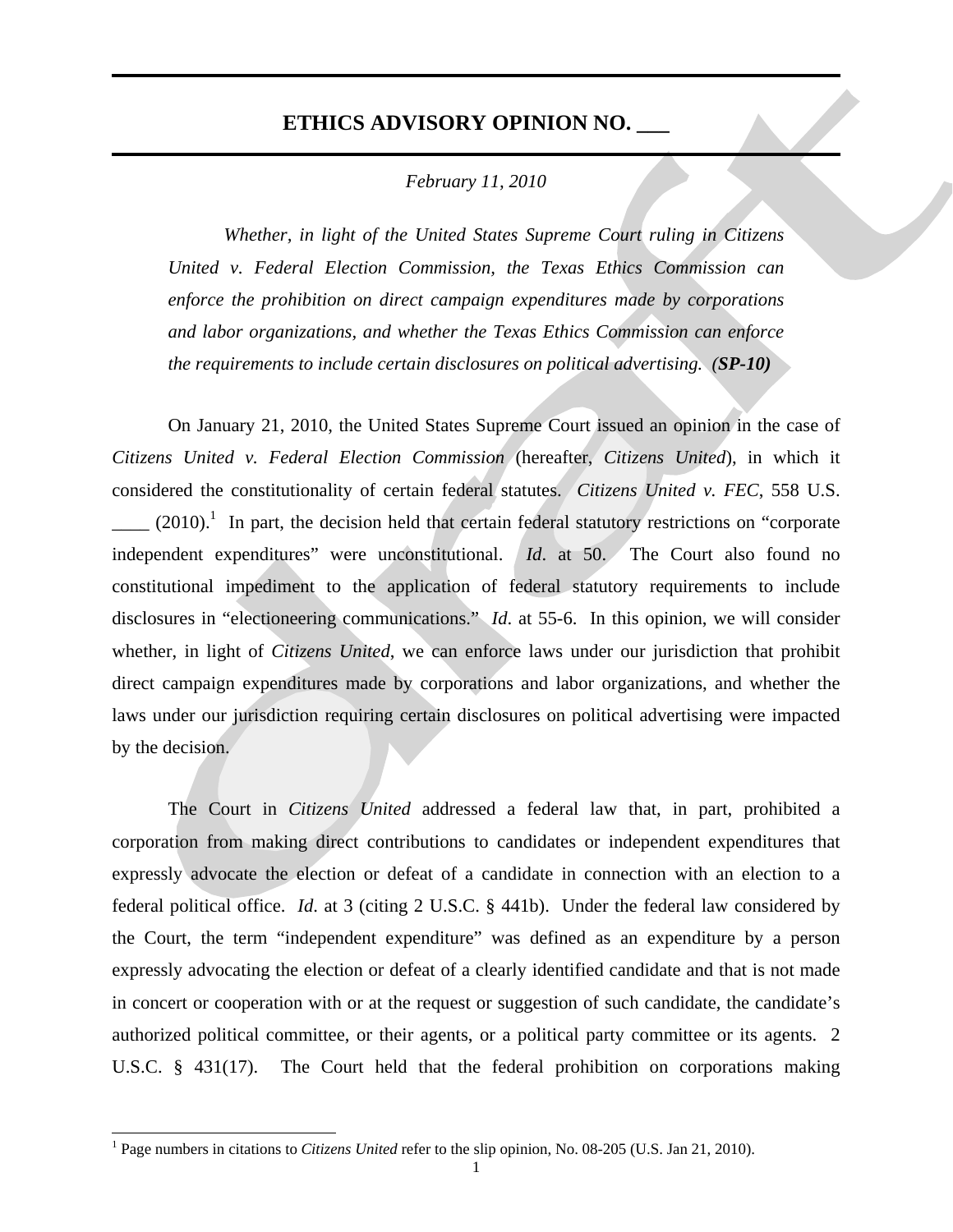independent expenditures violated the First Amendment of the United States Constitution and was therefore unconstitutional. *Citizens United*, at 50.

As a general rule, Texas law prohibits corporations<sup>2</sup> and labor organizations from making political contributions<sup>3</sup> or political expenditures.<sup>4</sup> Elec. Code § 253.094. There are several statutory exceptions to this prohibition.<sup>5</sup> See, e.g., Id.  $\S$ § 253.097 (corporation or labor organization may make direct campaign expenditures in connection with election on measure), 253.098 (corporation or labor organization may make direct campaign expenditures to communicate directly with its stockholders or members, as applicable, or their families), and 253.100 (corporation or labor organization may make political expenditures to finance the establishment or administration of a general-purpose committee and to solicit political contributions to the committee from its employees, stockholders, or members, as applicable, and their families). Section 253.002 of the Election Code prohibits a person from knowingly making or authorizing a direct campaign expenditure, but also provides several exceptions. *Id*. § 253.002.

 Texas campaign finance law does not use the term "independent expenditure" that has occurred in federal campaign finance law. However, the term "direct campaign expenditure" is used in Texas law to describe a campaign expenditure that does not constitute a campaign contribution by the person making the expenditure. *Id*. § 251.001(8). In contrast, a campaign expenditure made with the prior consent or approval of the candidate benefitted is not a direct campaign expenditure, but is a contribution to the candidate. 1 T.A.C. § 20.1(5); Ethics Advisory Opinion No. 331 (1996). For example, a person who pays for a billboard supporting a candidate by making a payment directly to the owner of the billboard, without obtaining prior consent or approval from the candidate, would make a direct campaign expenditure. If the candidate gives prior consent or approval to the offer to pay for the billboard, the person has

 $\overline{a}$ 

 $2$  The term "corporation" includes corporations that are organized under the Texas Business Corporation Act, the Texas Non-Profit Corporation Act, the Texas For-Profit Corporation Law, the Texas Nonprofit Corporation Law, federal law, or law of another state or nation, and includes other specified associations. *Id*. §§ 253.091, .093.

<sup>&</sup>lt;sup>3</sup> Political contributions include campaign contributions. *Id.* § 251.001(5). A campaign contribution is a transfer of any thing of value to a candidate or political committee that is offered or given with the intent that it be used in connection with a campaign for elective office or on a measure. *Id*. § 251.001(2), (3).

<sup>&</sup>lt;sup>4</sup> Political expenditures include campaign expenditures. *Id.* § 251.001(10). A campaign expenditure is a payment, by any person, of money or any other thing of value and includes an agreement made or other obligation incurred, whether legally enforceable or not, to make a payment in connection with a campaign for an elective office or on a measure. *Id.* § 251.001(6), (7).

 $<sup>5</sup>$  No statute in title 15 of the Election Code creates an exception that would permit a corporation or labor</sup> organization to make a political contribution to a candidate or officeholder.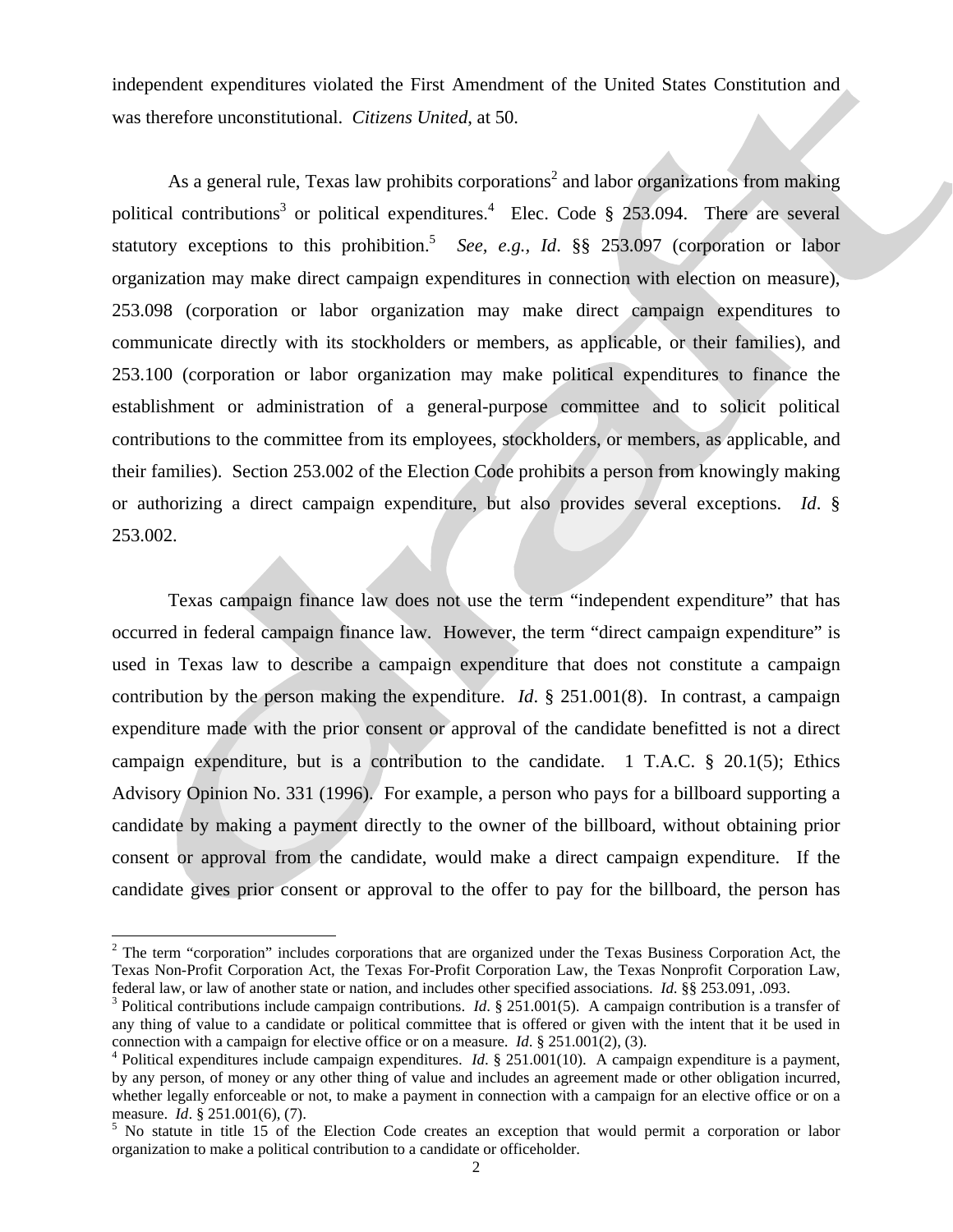made (and the candidate has accepted) a campaign contribution to the candidate. *See* Ethics Advisory Opinion No. 331 (1996). Although there may be differences between the terms "independent expenditure" and "direct campaign expenditure," as well as between the definitions of those terms in their respective bodies of law, we think that the terms are interchangeable for purposes of determining the effects of *Citizens United* upon title 15 of the Election Code.

 Although a federal statute was at issue in *Citizens United*, its holding raises the question of whether it renders unconstitutional the state prohibition on corporations making direct campaign expenditures to support or oppose a candidate for elective office. As we have previously stated, we believe the Texas Legislature intended the laws under our jurisdiction to prohibit political expenditures made by corporations to the full extent allowed by the United States Constitution, as interpreted by the United States Supreme Court. *See* Ethics Advisory Opinion No. 198 (1994). *See also*, Gov't Code § 311.021(1) (providing that, in enacting a statute, it is presumed that compliance with the constitutions of this state and the United States is intended). It is clear that under *Citizens United*, sections 253.094 and 253.002 of the Election Code cannot be enforced to prohibit direct campaign expenditures by corporations or labor organizations. Furthermore, based on *Citizens United*, section 253.002 of the Election Code cannot be enforced to prohibit direct campaign expenditures by individuals or other associations. *See, e.g., Citizens United* at 39-45 (stating that limits on independent expenditures have a chilling effect on political speech and that restrictions based on anti-distortion or anti-corruption rationales are not justified). *See also, id*. at 26 (noting a previous Court decision that rejected the argument that political speech of corporations or other associations should be treated differently under the First Amendment simply because such associations are not "natural persons"). Thus, for the reasons stated in *Citizens United*, we cannot enforce sections 253.094 or 253.002 of the Election Code to prohibit a corporation or labor organization from making a direct campaign expenditure or enforce section 253.002 of the Election Code to prohibit an individual or other association from making a direct campaign expenditure.

We note, however, that the Court cited previous rulings that upheld federal statutory prohibitions on "direct contributions to candidates," but did not render any further opinion regarding the constitutionality of such prohibitions. *Id*. at 29 and 40-1 (citing *Buckley v. Valeo*, 424 U.S. 1 (1976)), 43 (citing *FEC v. National Right to Work Comm*., 459 U.S. 197 (1982)). In Texas law, title 15 provides no statutory authority for a corporation or labor organization to make a political contribution to a candidate or officeholder. *See generally*, Subchapter D, Chapter 253,